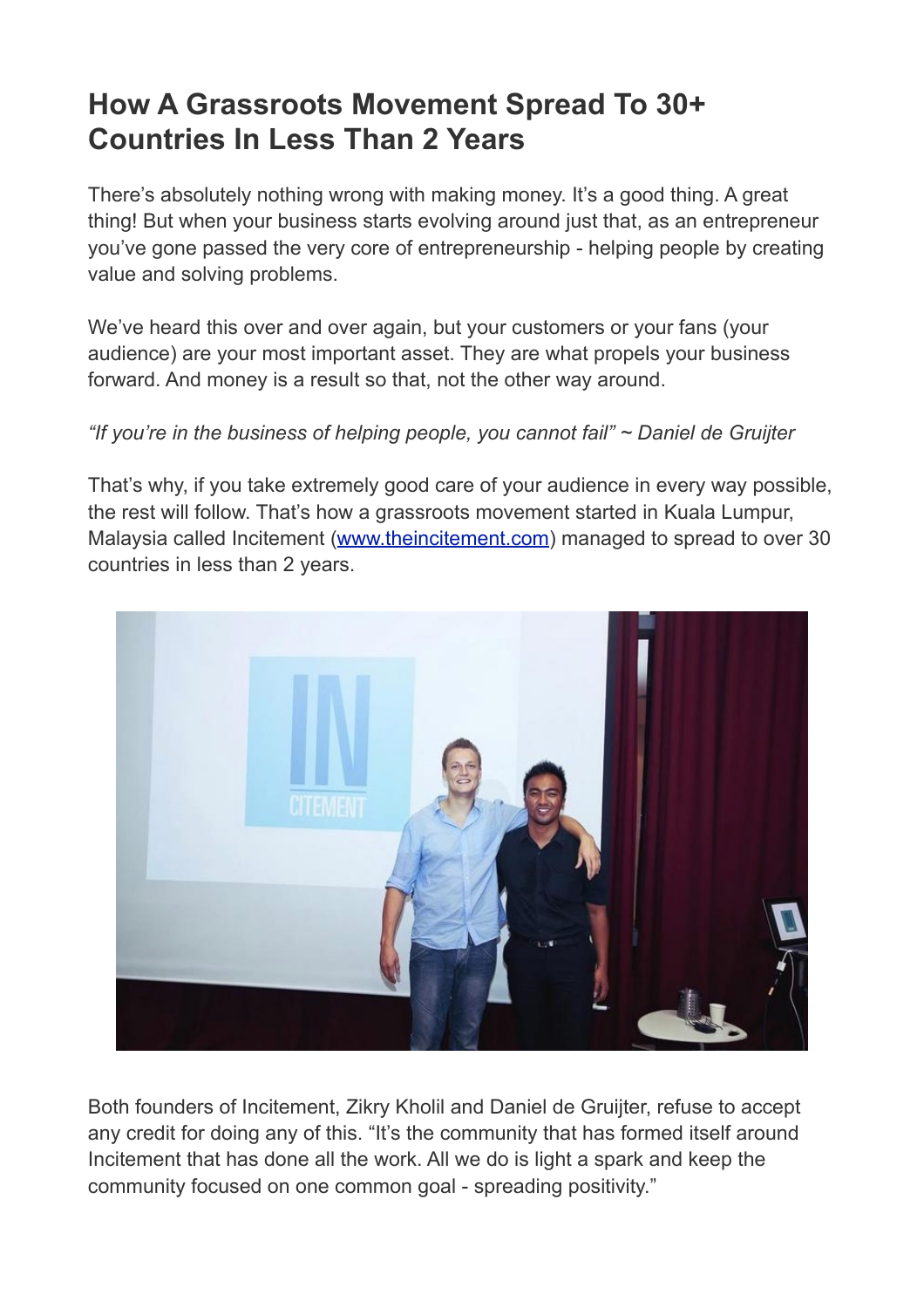# How To Build A Community That Helps You Spread Like Wildfire

Here are some of the things Incitement has done to grow the movement. And the results have been impeccable. It's spread to over 30 countries in barely 2 years.

#### **Set a clear vision. But not too clear.**

Having a clear vision is very important for any business leader. As is it for any community. It's the glue that holds everyone together. When crafting this vision you need to make it clear enough to have emotional appeal to the audience you reach out to. But at the same time it needs to be vague enough to ensure your audience can **own** the vision on an individual level.

Ogilvy applied this in advertising very nicely. Reveal just enough to create appeal. But leave enough room for people to feel they came up the idea themselves.

To get a vision adopted widely you need to do the same. At Incitement the vision is to spread positivity. In the world today, where the media mostly publishes negative stuff (and who can blame them, there's so much negativity all around), a little bit of positivity is much, much needed. It's very specific. We all know what it means to spread positivity. But at the same time is allows people to use their own imagination to fill in exactly what it means to spread positivity.

This creates a sense of ownership. One can align with this vision and really own it. By letting your audience fill in the blanks themselves, you strengthen the vision on a very personal level. This is a lot more powerful.

Also, each country Incitement operates within, it tries to tackle a different issue. And the founders in each country decide for themselves what that issue is, as they know best.

# **Declare what you stand for**

To create something more tangible and actionable, a very powerful thing to do is declaring what you stand for. Now that your audience owns the vision, it creates a framework for them to operate within.

At Incitement this "framework" exists of 3 things: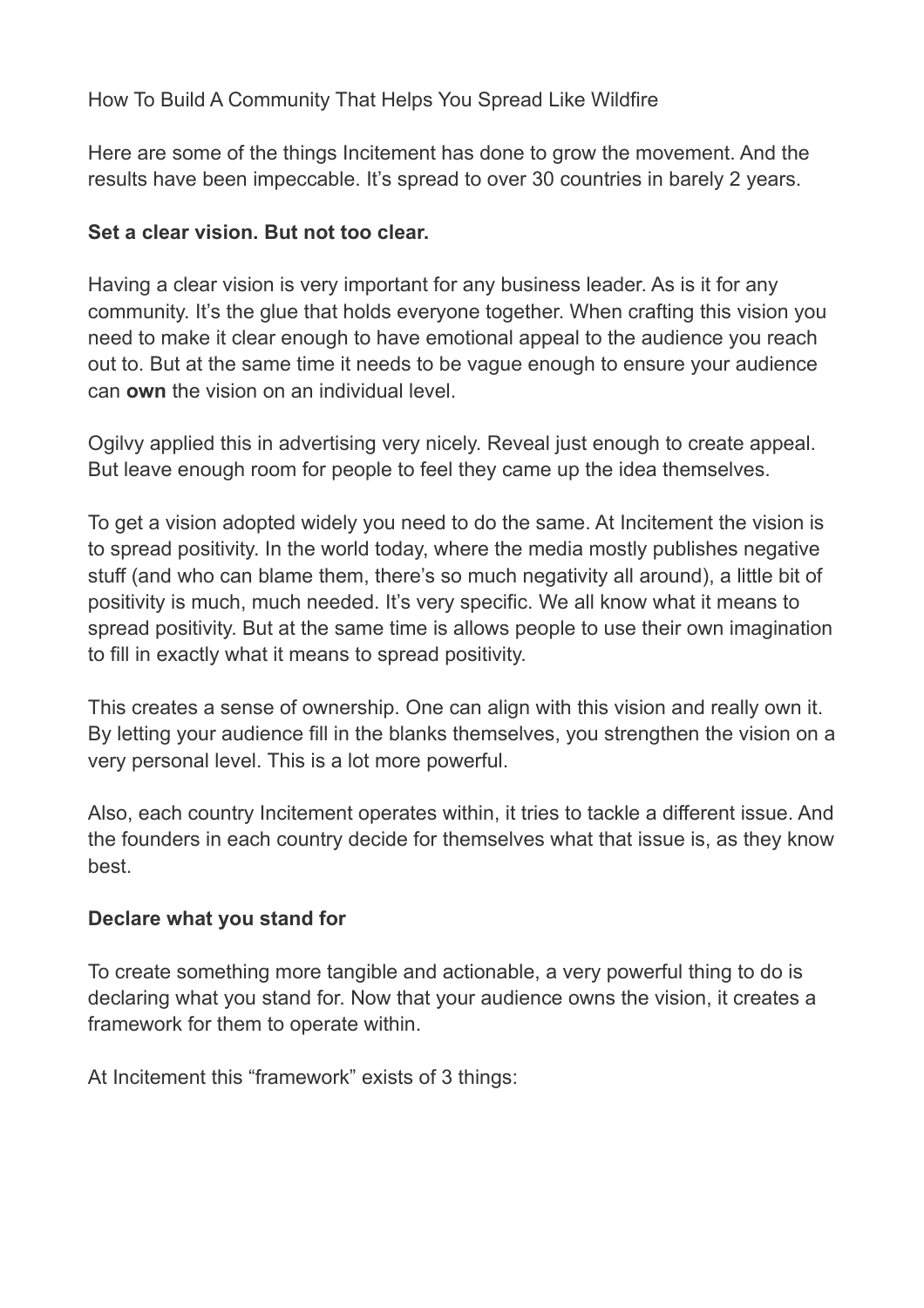# Fun. Contribution. Growth.



Now your community knows that whenever they work towards the vision, if they actually start spreading positivity, these are the guidelines. These guidelines shouldn't be restricting in any which way. They should in fact make it easier for your community to act upon the vision. It also creates a sense of belonging.

#### **Declare what you stand against**

Just as important as what you stand for is what you stand against.

It's a very common sales technique. And for a very good reason. It's extremely powerful. And particularly when you're dealing with so called "cold leads." Or new potential members of your community. In sales this is called demonizing, or finding a common enemy. This creates instant trust, because you're on the same side. It makes it easier for someone to join your community this way, knowing that you have a common enemy. You make the community and its members more approachable and accessible.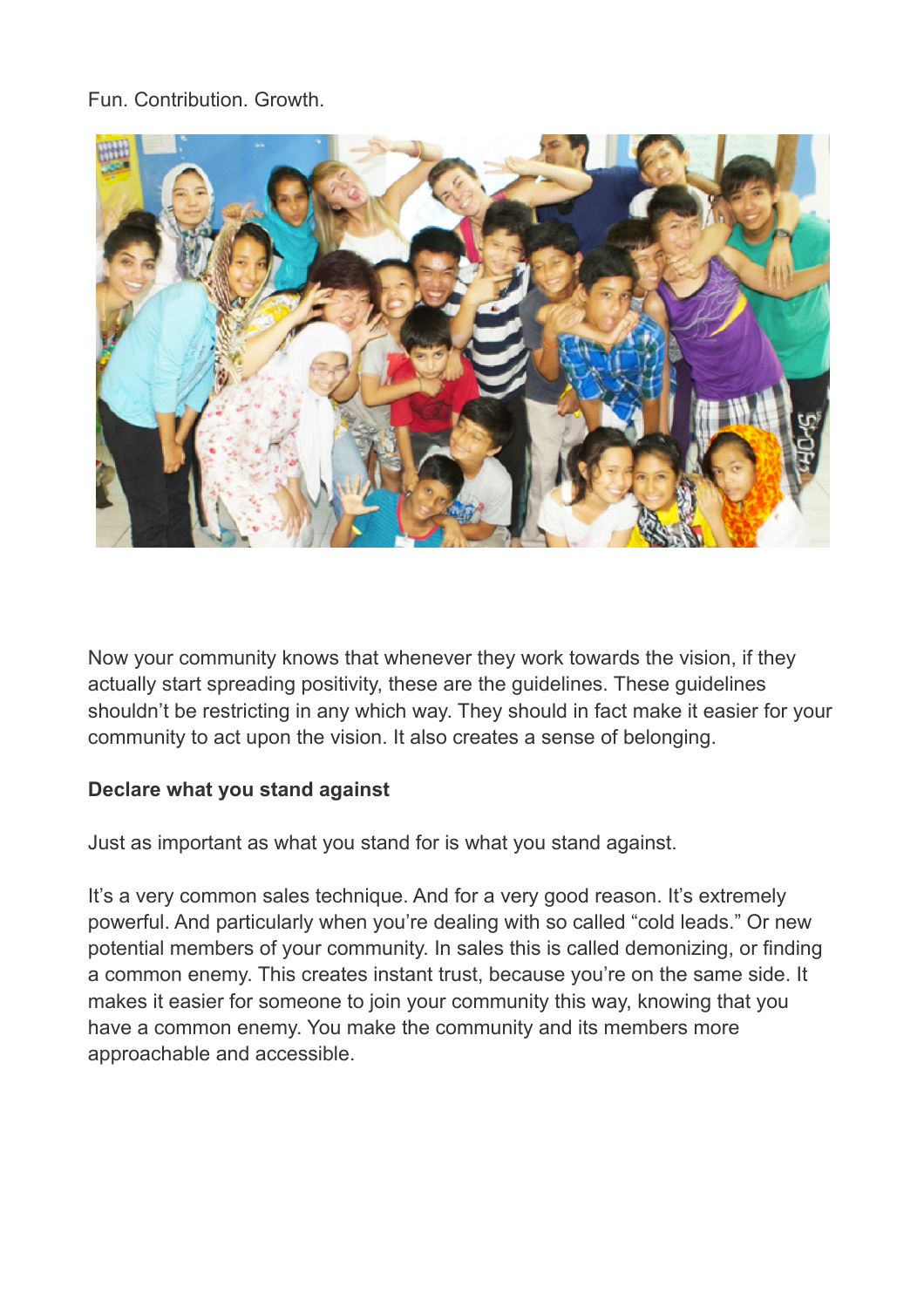The name Incitement itself is a statement again what it stands for to begin with.



When you look at many social startups, one thing many of them have in common is that they zoom in on the problem itself. This might work if you're looking to raise awareness regarding a certain topic. However, another way of going about it is to completely disregard the problem, by presenting a solution. Incitement has found this to work better for them, simply because people inherently don't like problems.

By promoting your vision itself, you're implicitly already declaring what you stand against. When Zikry & Daniel chose to name their startup Incitement, this was a statement against everything the word 'incitement' currently stands for - their goal by the way is to completely change the word 'incitement' to a meaning that is positive.

#### **Make it challenging, but safe**

In order to facilitate growth, making your vision challenging is a must. You'll want to draw people out of their comfort zones. But at the same time create a safe environment where it's okay to fail.

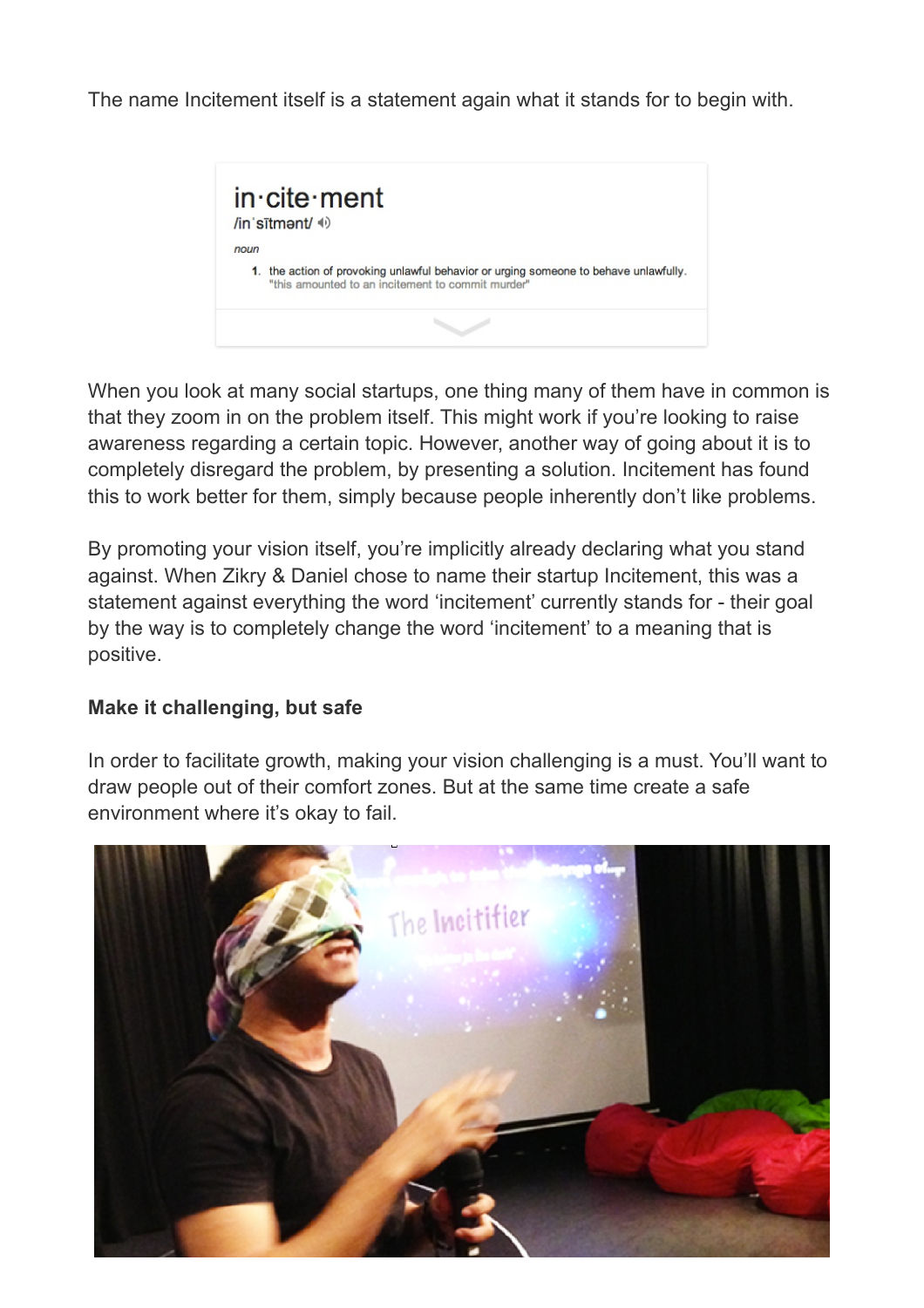Incitement started out as a public speaking platform to get people out of their shell and turn their ideas into action. Although Incitement has evolved, the public speaking element is still there - called Incitement SpeakUP (led by Natasha Zolotareva and Fadirul Fais).

Considering the fact that public speaking is feared more than death itself, this is probably challenging enough as it is. So the key here is to create a trusted and safe environment where failing is allowed, and even encouraged in order to accelerate your growth and the growth of others.

This alone will strengthen your community significantly.

# **The R.U.M. Principle**

With a background in marketing, Daniel and Zikry practice what Daniel calls the R.U.M. principle. Here's what it stands for:

1. *Relevancy*

In order to keep your audience engaged you'll need to give them something that fits into their current context and environment.

- 2. *Underpromising, overdelivering* Another basic principle in marketing. Always deliver at minimum what your promised, and whenever you can create a scenario in which you can give more than that, do it.
- 3. *Managing expectations*

Be perfectly clear about your motives and your agenda. This boils down to being honest, genuine and transparent.

If complying with any of the 3 above means that you have to sacrifice short terms gains for the ones on the long term, then so be it.

# **Create your own lingo**

An easy way to strengthen the intimacy inside your community is to have insiders language. Create your own terminology that only your community knows how to use, it makes people feel connected to one another.

For Incitement, every community member is referred to as an 'Inciter', as are all the speakers, as are all the team members - who by the way are all volunteers.

# **Great tips. But what is Incitement?**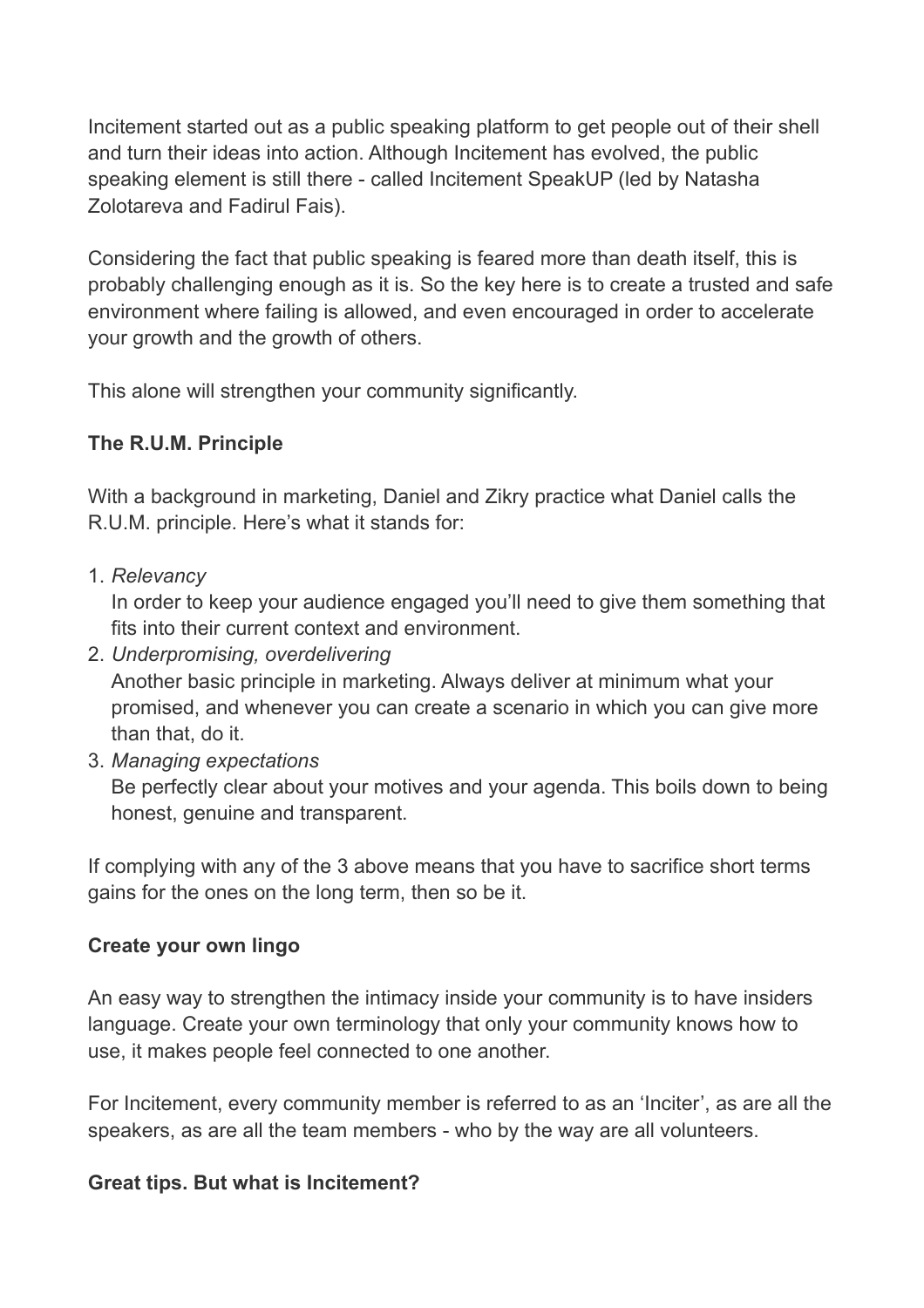Mid 2011 Zikry (Malaysian) and Daniel from (Dutch) accidentally bumped into each other over lunch through a mutual friend. In November that same year Incitement was born. It was a result of both founders not being allowed to attend an event organized by Mindvalley [\(www.mindvalley.com\)](http://www.mindvalley.com) - the company they both work with as they were still to fresh in the company.

Today, Incitement exists of a couple of initiatives - two of which will be elaborated on a bit below. But what powers Incitement is monthly events, where likeminded people from every corner of the world, every industry and background get together and experience a series of transformational talks, connect with real people in the audience, the speakers (there is no backstage), and go through powerful, highenergy exercises facilitated by an mc to create that bonding that is so hard to recreate online. At first glance, one would think that Incitement is just another event, but once you attend one of the events, you'll immediately find there's something different about Incitement. It's an experience. It's pure. It's refreshing. And above all, it's fun. (<http://www.theincitement.com/reviews/>)

All the regular events are free of charge. But during each event there is a call to action, which is where the contribution comes in. We recruit volunteers for an initiative called Incitement Growth, led by Yu Jin Lim and Cynthia Wong.

#### **Incitement Growth**

[\(http://www.theincitement.com/causes/incitement-growth/\)](http://www.theincitement.com/causes/incitement-growth/)

Incitement Growth is initiated by Yu Jin, who attended an Incitement event. He wanted to join with his idea to help refugees in need. In Malaysia, most refugees don't get any support from the government.

Every week the Incitement Growth Team goes around the city to visit a refugee school and hosts an event on location. Since the refugees have no way of coming to Incitement, Incitement comes to them. Through interactive presentations & exercises essential skills are being taught. Skills that are not being taught in school, let alone in a school for. Skills or traits such as self-confidence, goal setting & entrepreneurship. The curriculum is broad & the results are impeccable.

One particular student, Ahmed Bashiir Kahiye, participated very actively during these 'mini-Incitements.'

Very soon, the Incitement team decided to bring him & his teacher Shafie Sharif to the main event to share their story. What happened there was incredible. After his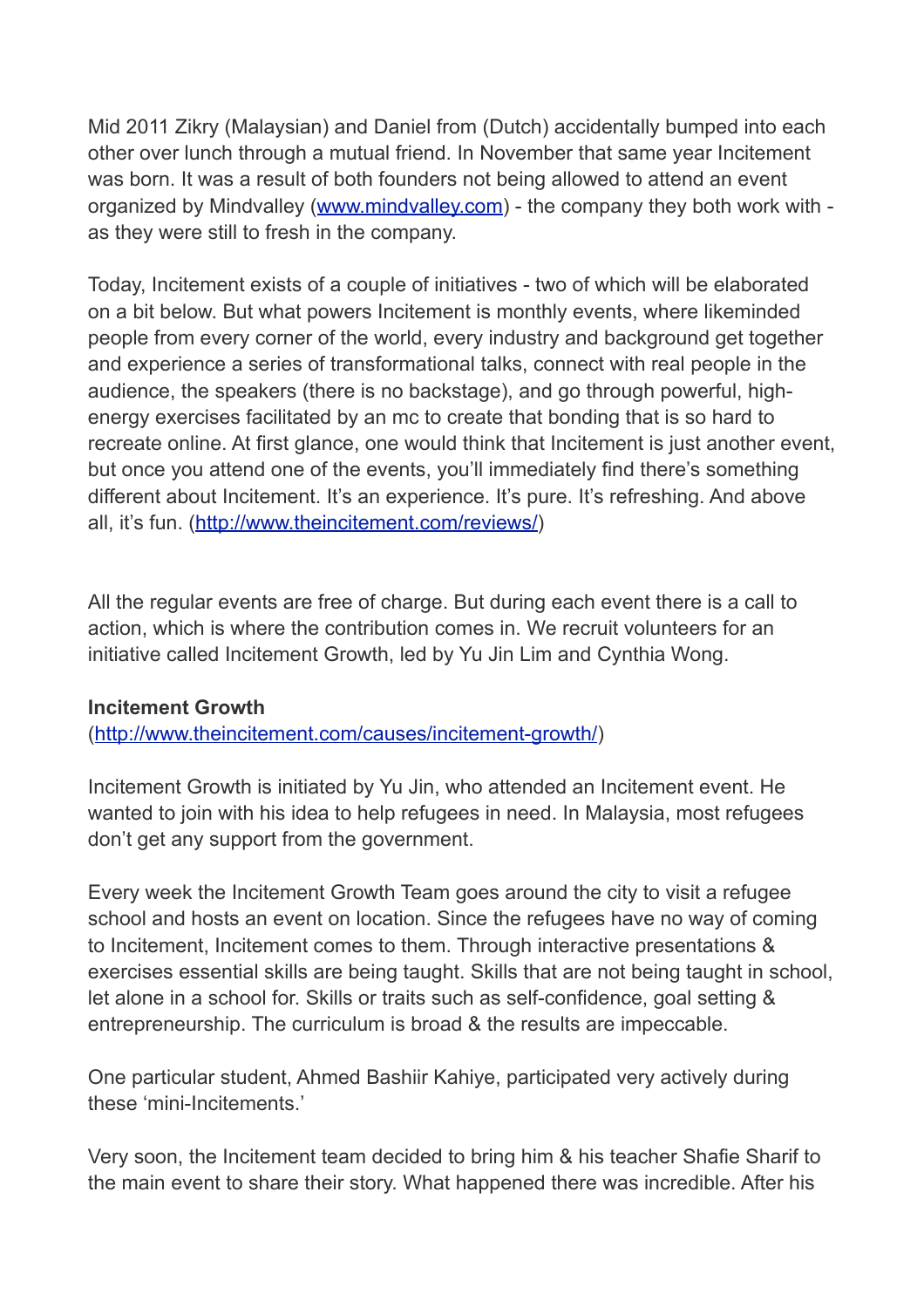presentation was published on YouTube ([http://www.youtube.com/watch?](http://www.youtube.com/watch?v=5D7ECczGRhg) [v=5D7ECczGRhg\)](http://www.youtube.com/watch?v=5D7ECczGRhg) this led to an invitation for Ahmed to speak at TEDx.

The ultimate vision for Incitement Growth is to reimagine education, & what better place to start than at a refugee school - since they don't have any at all.

**The Incitepreneurship Program** [\(http://www.theincitement.com/incitepreneurship-program/](http://www.theincitement.com/incitepreneurship-program/))

# The Incitepreneurship Program launching ideas that matter

Nowadays making money isn't all that hard. All you need is a website, throw some traffic at it, and make your own or anyone else's product convert. That's really all you need to run your own business.

The internet is a beautiful thing. It has enabled many of us to create the financial freedom we otherwise would be unlikely to have. It allows pretty much anyone with an internet connection to become self-sufficient within a matter of weeks, or even days, if you're lucky.

Again, it's a great thing because it breeds much more entrepreneurs that can go great things for the world. But what it also breeds is a lot of people that are just in it for the money. And the mindset about entrepreneurship for younger generations is changing because of this, Zikry & Daniel believe. When money is literally a click away, why should your business have a deeper purpose, right?

That's why recently Incitement launched a program called The Incitepreneurship Program. A full day course students can apply for only if they already have a business idea - that is.. a business idea which at its core is built around helping others or solving a problem. This program focuses on breeding a new generation of social entrepreneurs. And like at any other event, the Incitement Experience is